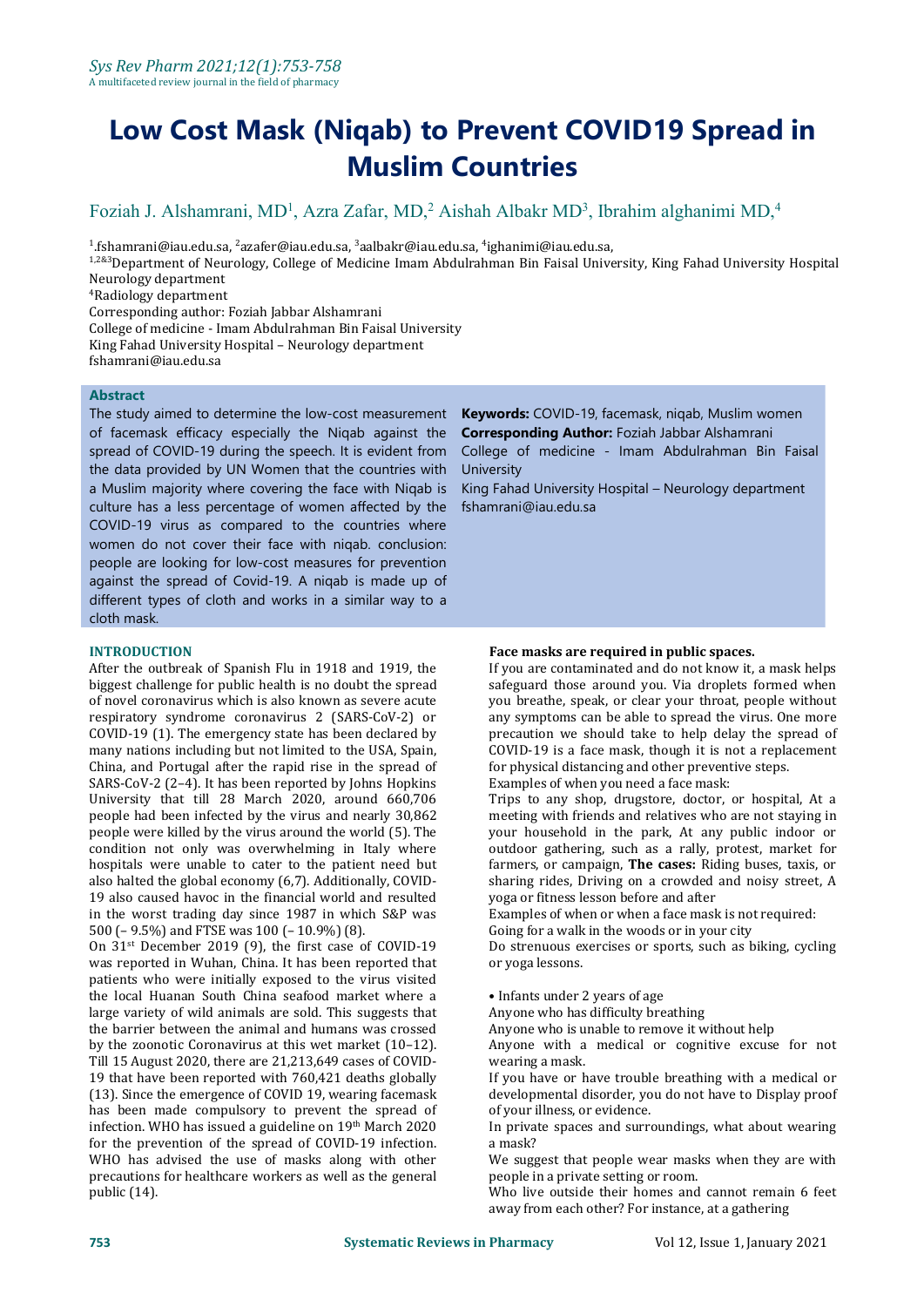Now, facemask has to be worn in every place including family gathering and at places and in situations where expression of emotions is an important component of communication. It is now being hacked as a fashion item. Such a major revolution all over the world negates the commonest argument raised by the anti-Hijab community that wearing a hijab is the barrier to communication and limits expressions of emotions required on many occasions. Following these guidelines, countries around the world are taking measures to prevent the spread of COVID-19 infection which includes but not limited to respiratory and aerosol droplets respectively. However, social distancing, complete lockdowns, provision of when the same individuals were tested again after social distancing, complete lockdowns, provision of facemasks, or sanitizers (15,16).

It is a common tradition in Islamic countries to wear a veil, known as "niqab" such as in Saudi Arabia. A woman's modesty and her moral character is one of the greatest commandments of the religion of Islam. There is no doubt that the veil is regarded as preservation and concealment for women, and it is evidence of the purity of the heart **Masks reduce airborne transmission** and compliance with the commands of God Almighty. The<br>veil or nigab consists of two or three layers of cloth pieces<br>speaking by asymptomatic infected individuals. No masking maximizes veil or niqab consists of two or three layers of cloth pieces<br>(17) In 2012, a report time published by The New exposure, whereas universal masking results in the least exposure. (17). In 2013, a report was published by The New England Journal of Medicine on the outbreak of Saudi-<br>
Particle size ( $\mu$ m) hospital Middle East respiratory syndrome (MERS).<br>MERS was caused by MERS coronavirus and resulted in **Infected, asymptomatic** MERS was caused by MERS coronavirus and resulted in 659 deaths. Infected cases of MERS were the majority of men. Women affected by MERS were less in number. This may be due to the wearing of niqab by Arab women (18). Keeping this in view, the purpose of this review article is to establish that does niqab, a low-cost measure, play any role in reducing the spread of COVID-19.

#### **Transmission of COVID-19 Virus**

According to WHO (19), contact transmission and droplets (>5-10 μm in diameter) are the main routes of transmission for the COVID-19 virus. However, it has been established by a study that was carried out in China on 75,465 COVID-19 cases, there was no airborne transmission of the virus (20). When a person having respiratory symptoms such as sneezing or coughing **STAPHIC: V. ALTOUNIAN/SCIENCE** comes in contact with another person i.e. within 1 meter then the droplet transmission occurs. Therefore, the second person is at risk of getting his conjunctiva (eyes) or mucosa (mouth and nose) getting infected. There are also chances that the immediate environment around the infected person may have fomites which may also become a cause of transmission (21). Therefore, the transmission of the virus can occur either by direct contact of an infected person or by indirect contact of an infected person through its immediate environment or objects (19).

As for the Airborne transmission, there should be a microbial presence in droplet nuclei (<5μm in diameter), therefore these droplet nuclei can remain airborne for longer periods and can be transmitted over areas more than 1 meter. Specific settings and circumstances are required for airborne transmission of the COVID-19 virus (19). Luo et al. (22) confirmed that 7 people got infected when a confirmed case of the COVID-19 took a 2 hours bus ride wide them without any contact. This implies that there is a possibility that COVID-19 can transmit through airborne droplets. For a period of three hours, the COVID- 19 virus can remain viable when in aerosols. COVID-19 virus is most stable on plastic for 72 hours, then 48 hours on stainless steel, 4 hours on copper whereas 24 hours on cardboard surfaces (23).

The method of infection can get altered by the size of the droplet. It is easier for large droplets of diameter greater

than 20 micrometers to fall on surfaces due to gravity as compared to small droplets having a diameter between 5 to 10 micrometer that will evaporate before falling to the surface and becoming airborne (24). It has been reported that with strong sneeze or cough, droplets of diameter 1 micrometer could remain airborne for more than 12 hours and could reach a distance of over 20 feet (25). It has been reported that when the subjects positive for COVID-19 were not using any type of mask to cover the face, the percentage for droplets was 30% and 40% for respiratory and aerosol droplets respectively. However, wearing the mask, no COVID-19 virus was detected in the droplets or the aerosols (26). The study indicates that the spread of COVID-19 can be prevented by wearing face masks.



#### **Figure 1.** Reduction of COVID-19 transmission through masks (25)

#### **Methods to PreventTransmission of COVID-19**

To break the link of transmission of the COVID-19 virus, wearing masks in daily routine is the main intervention in public health. There are two main groups of masks i.e. medical masks and respirators. An immediate barrier is provided by surgical/medical masks between the surrounding environment and the respiratory organs. Two factors determine the effectiveness of the facemask or a respirator, i.e. the fit of the mask on the face and the filtration efficacy (27). The specific range of particle size that a mask filter is the filtration efficacy. This range includes viruses and submicron particles. On the other hand, the leakage that is prevented by the mask or respirator around the facepiece is known as the fit. Medical masks can be categorized into three classes based on the filtration efficacy and the standards of FDA (28) and based on the efficacy due to fluid resistance, it is divided into ATSM levels 1, 2, and 3 (29). The bacterial filtration efficacy of the highest rank is given by level 3 along with high resistance against body fluids penetration (30).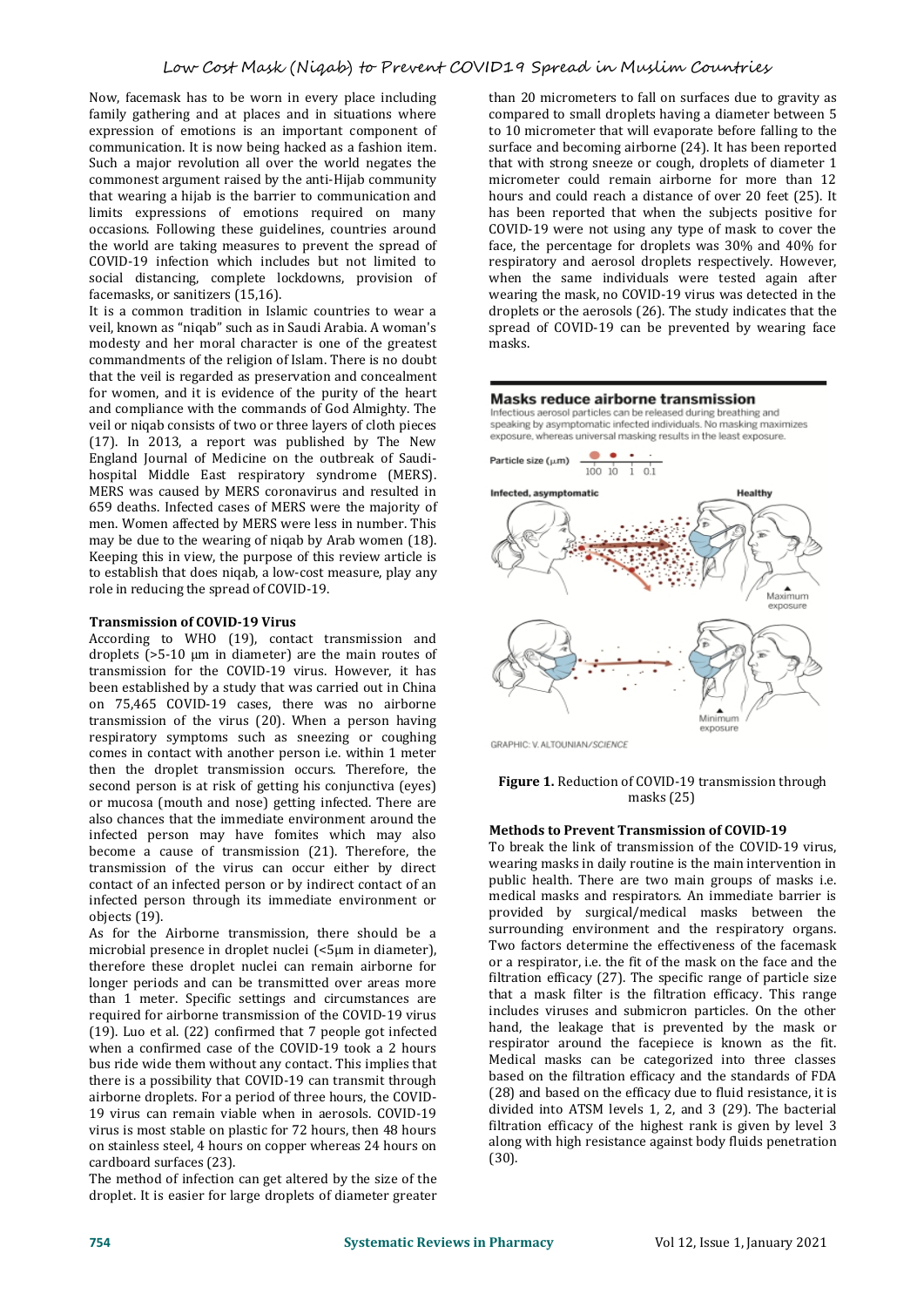

**Figure 2.** Different types of masks. a) medical mask; b) filtering facepiece respirator; c) elastomeric respirator; d) filtering facepiece respirator with expiratory valve; e) powered and supplied air respirator; f) atmosphere supplying respirator (31).

However, in comparison to the respirator, the efficacy of surgical/medical masks is less. Air purifiers or tightfitting protective devices are present in the respirator that stop the passage of very small particles i.e. less than Davies et al. (37) reported that the filtration efficacy of 5 micrometers, through the respiratory tract of a person. the teat towel fabric using aerosol-sized p 5 micrometers, through the respiratory tract of a person. To achieve this purpose, either an independent air source is provided or contaminants are removed. Respirators have different names in different countries. The filtration efficacy of these respirators is determined by the National Institute for Occupational Safety and Health (NIOSH) in the USA. According to NIOSH, respirators are classified into three series i.e. into N-, R-, and P- series for not oil resistant, somewhat oil-resistant and strongly resistant, respectively and their filtration efficacies are respectively

95, 99 and 99.97%, hence named N95, R95, P95, etc. (42 CFR Part 84) (32). Even so, an expanding and real problem that is phased during the days of the pandemic is the shortage of medical/surgical masks or respirators or a hike in the prices of the same. Therefore, the use of alternatives like cloth masks which are also the low cost is increasing (33).

#### **Efficacy of the Cloth Masks**

Isolated virions are not stopped by cloth. However, large particles in the secretions when a person is eating, speaking, sneezing, or coughing, are generated which transmit most of the virus. These large particles could be aerosol ( $5 \mu m$ ) or droplets ( $>5 \mu m$ ). The penetration of some particles is not the point but in the outward direction particularly, some particles can be stopped. Every particle that contains the virus, which is retained by the mask, is therefore not available as an aerosol to be scattered in the air or otherwise falls on a surface which is later picked by someone else upon touching that surface (34). It has been observed that aerosols and droplets have been blocked by the cloth and efficiency can be increased by adding layers. An experiment was carried out in which the filtration efficacy of different types of cotton cloth with a single layer in bioaerosol (0.2 μm) was determined. It was found that the filtration efficacy of cotton cloth was between 43% and 94% in comparison to the fabric used in disposable medical masks which were found to be 98% to 99% (35).

Similarly, another experiment was carried out in which the filtration efficacy of single layers of towels, scarfs, t shirts, and sweatshirts was determined by using (0.075 μm) and it was found to be between 10% to 40% (36). Davies et al. (37) reported that the filtration efficacy of bacterial marker was found to be 83% with 1 layer. With two layers, it was found to be 97%, in comparison to a medical mask having filtration efficacy of 96%. They also determined the filtration efficacy along with the virus. It has been found by them that a single layer of tea towels had an efficiency of 72% and a single layer of t-shirt fabric had an efficiency of 51%, in comparison to a medical mask having filtration efficacy of 90%.



#### **Figure 3.** The process of aerosol filtration of a cloth mask (38).

It has been confirmed by a study carried out in 2020 that clinically useful percentages of transmitting of the virus<br>have been blocked by some fabrics. Even in the case of aerosols, the filtration efficacy was improved, no matter the layer of fabric was single or multiple (38). When these pieces of evidence are taken into consideration, it can be suggested that many of the types of cloth (though not all) can reduce the transmission by droplet or aerosol. This

could prove useful in effectively reducing the transmission of the virus, including the COVID-19.

#### **Use of Niqab as a Cloth Mask**

It has been prescribed in the Holy book of Muslims, the Holy Quran that niqab worn by Muslim women is a superior Muslim culture. A niqab is a piece of cloth that covers some parts of the face (39). The population of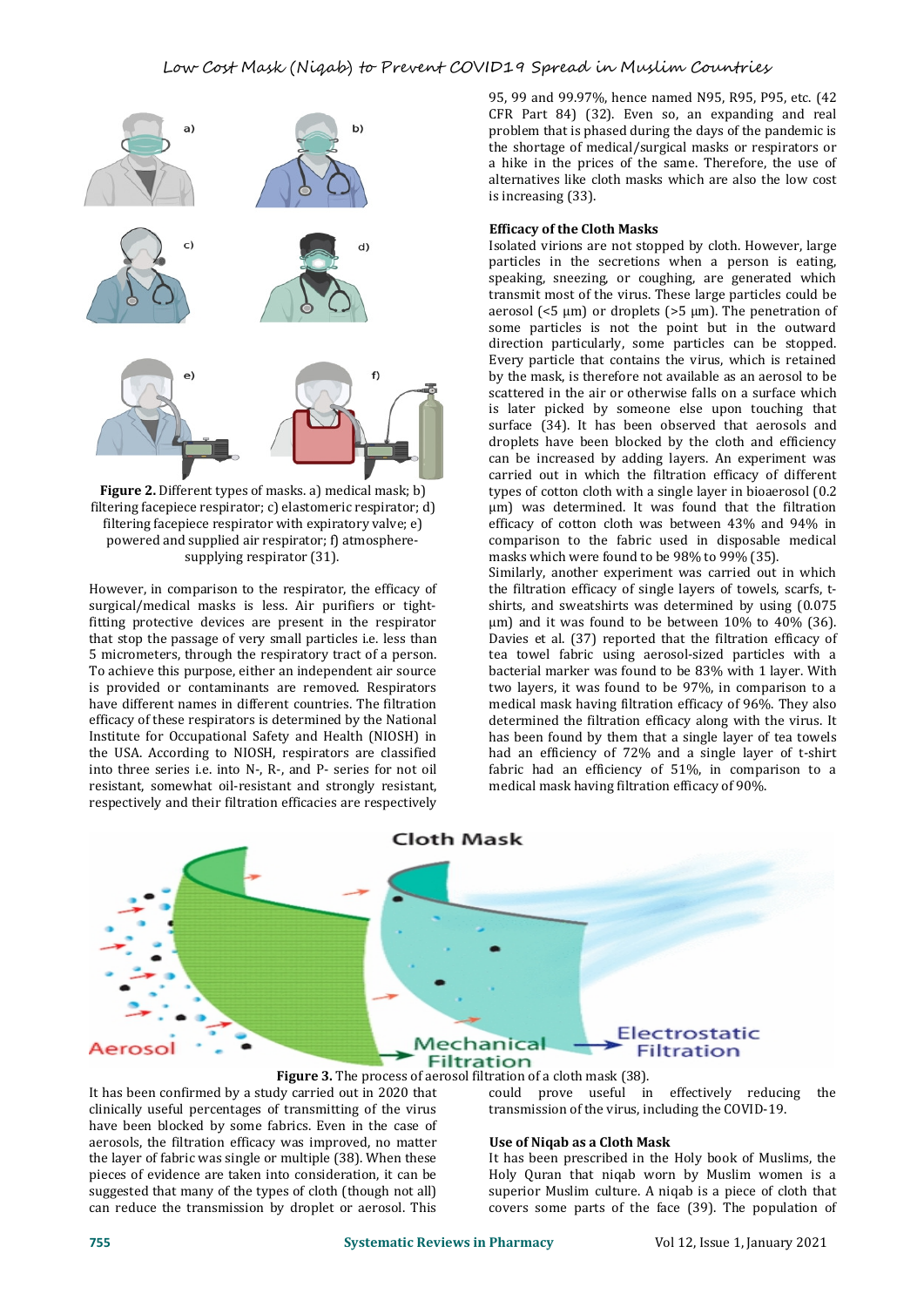Muslims all over the world is around 1.7 billion (40). The countries where the Muslim population is greater than 90% include Pakistan, Iran, Turkey, Yemen, UAE, Tunisia, Egypt, Bangladesh, Iraq, Lebanon, Afghanistan, and Saudi Arabia. In the census of 2011, almost 14.2% of the population in India was listed as Muslims (41). Women in Muslim majority countries often cover their faces with niqab. However, this accounts for half of the Muslim women population. In one of the studies carried out by Pew Research Center (42), it has been found that only 2% of women agreed to wear the niqab in turkey, 32% in Pakistan whereas the highest percentage of women agreed to wear a niqab in Saudi Arabia i.e. 63%.



**Figure 4.** The Islamic veil; Niqab (43)

It has been recommended by WHO since June 2020 that fabric face masks should be used by individuals in public areas to help reduce the transmission of the COVID-19 virus (44). According to the U.S. Centers for Disease Control and Prevention (CDC), masks notonly protect the wearer from contracting the virus but also prevents the transmission of the virus to others in the case of an infected person. Therefore, the percentage of women 79 affected by the COVID-19 in Muslim majority countries was determined. It is reported that in Afghanistan out of the total confirmed cases of COVID-19, only 27% were the women. In Pakistan and Yemen, 25% of the women out of the total COVID-19 confirmed were affected. In Bangladesh, 29% of the women out of the total COVID-19 confirmed were affected. The highest percentage of women affected by COVID-19 was found to be in Iran and Indonesia i.e. 43% and 47% respectively. In comparison to Muslim majority countries, the percentage of women affected by COVID-19 in Muslim minority countries is more. The highest percentage of women affected by COVID-19 is found in Belgium, Scotland, and Netherland which is 62%. Denmark has 57% of the women affected, England and Canada have 56% women affected, 54% of women were affected in Italy whereas, in Germany,  $51\%$ of the women were affected by the COVID-19 virus(45).

#### **DISCUSSION**

The study aimed to determine the low-cost measurement of facemask efficacy especially the Niqab against the spread of COVID-19 during the speech. It is evident from the data provided by UN Women (45) that the countries with a Muslim majority where covering the face with Niqab is culture has a less percentage of women affected by the COVID-19 virus as compared to the countries where women do not cover their face with niqab. The filtration efficacy of the niqab can be compared with a scarf or fabric of a t-shirt as described by Rengasamy et al. (36) in their study and hence, it may be effective against

the spread of COVID-19 during the speech.

Similarly, in an animal study, the inward transmission of tubercle bacilli aerosols was determined through a cloth mask on the rabbits. It was found that the unmasked rabbits have 28.5 tubercles per rabbit as a mean number. In masked rabbits, the means number of tubercles per rabbit was 1.4. This shows a filtration efficacy of 95% (46). It can be suggested that benefits should be taken for even a little reduction in the transmission of the virus. This should be in mind because of the severity of COVID- 19 and the difficulty in controlling the spread of this pandemic. A slight reduction in transmission can decrease the likelihood of harm. The major mechanisms which are proposed include outward transmission reduction and decreasing the contamination of the surrounding environment. This could be actively achieved by wearing the niqab. Niqab, in similarity to the cloth mask (46), reduces the outward transmission of the suspected virus. This is evident from the smaller number of women affected by COVID-19 in Muslim majority countries where wearing a niqab is common.

#### **CONCLUSION**

A niqab is a cultural part of many Muslim majority countries. Even in non-Muslim majority countries, Muslim women prefer to cover their faces with niqab. In the time of the pandemic, when it has greatly affected the world economy, people are looking for low-cost measures for prevention against the spread of Covid-19. A niqab is made up of different types of cloth and works in a similar way to a cloth mask. It can also be concluded that the lesser number of women affected by COVID-19 in Muslim majority countries could be due to wearing a niqab by most women.

#### **REFERENCES**

- 1. Taubenberger JK, Morens DM. 1918 Influenza: The mother of all pandemics. Rev Bioméd. 2006;17(1):69– 79.
- 2. Ministry of the Presidency. Transcript of the Institutional statement by President of the Government to announce state of emergency due to coronavirus crisis [President/Speeches] [Internet]. [cited 2020 Aug 15]. Available from: https://www.lamoncloa.gob.es/lang/en/presidente/i ntervenciones/Paginas/2020/20200313state emergency.aspx
- 3. The White House. Proclamation on Declaring a Emergency Concerning the Novel Coronavirus Disease (COVID-19) Outbreak [Internet]. The White House. [cited 2020 Aug 15]. Available from: https://www.whitehouse.gov/presidential actions/proclamation-declaring-national-emergency concerning-novel-coronavirus-disease-covid-19 outbreak/
- 4. Presidência do Conselho de Ministros. Decreto 2- A/2020, 2020-03-20 [Internet]. Diário da República Eletrónico. [cited 2020 Aug 15]. Available from: https://dre.pt/web/guest/home/- /dre/130473161/details/maximized
- 5. Center for Systems Science and Engineering (CSSE). COVID-19 Map [Internet]. Johns Hopkins Coronavirus Resource Center. [cited 2020 Aug 15]. Available from: https://coronavirus.jhu.edu/map.html
- 6. Delkic M. Coronavirus, Italy's Overwhelmed Hospitals, Israel Protests: Your Friday Briefing. The New York Times [Internet]. 2020 Mar 19 [cited 2020 Aug 15]; Available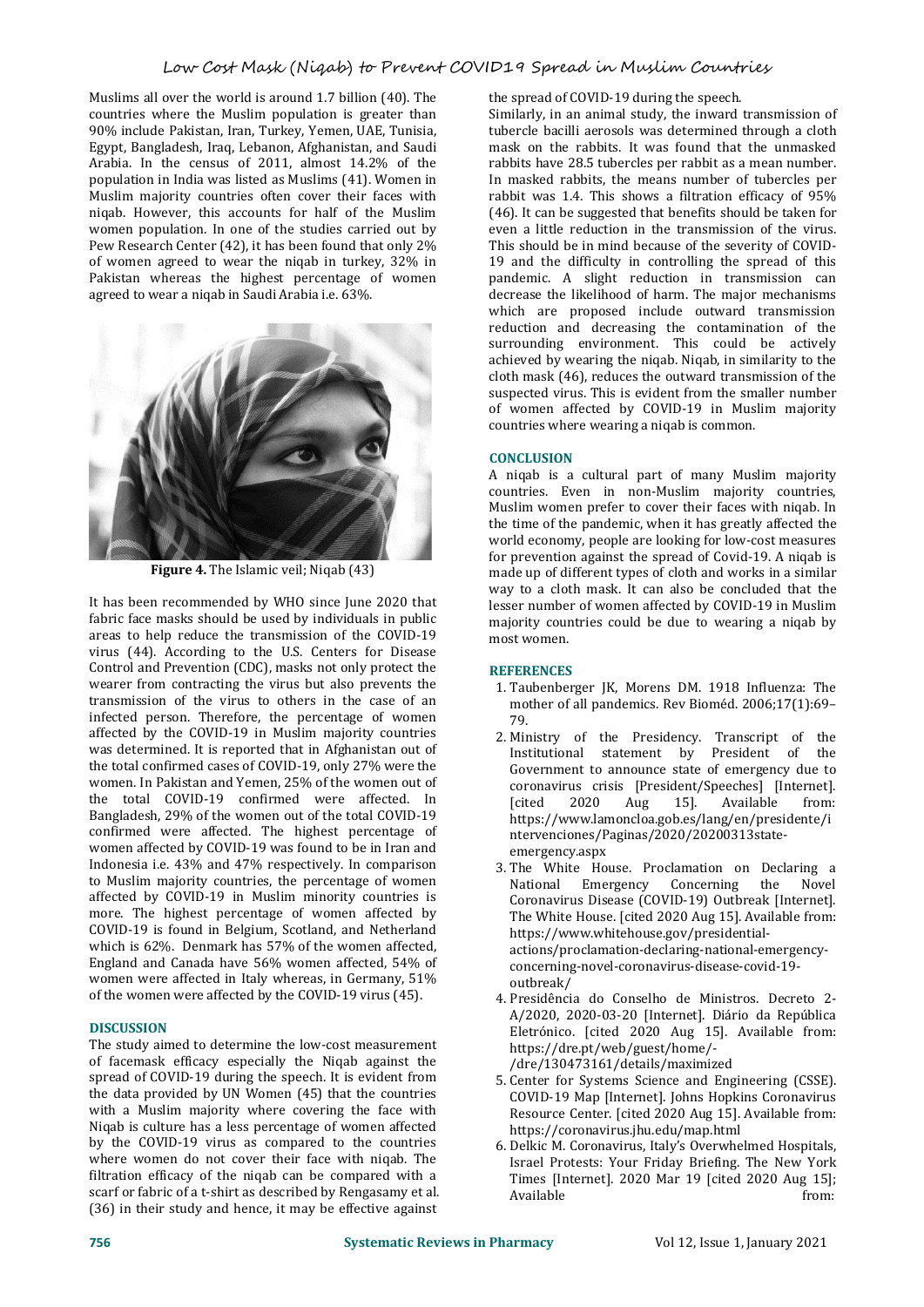https://www.nytimes.com/2020/03/19/briefing/cor onavirus-china-italy-hospitals-wallabies.html

- 7. Romei V, Burn-Murdoch J. Real-Time Data Show Virus Hit to Global Economic Activity. The New York Times<br>[Internet]. 2020 Mar 19 [cited 2020 Aug 15]: 20. [Internet]. 2020 Mar 19 [cited 2020 Aug 15]; Available from: https://www.ft.com/content/d184fa0a-6904-11ea- 800d-da70cff6e4d3
- 8. BBC News. Shares in US and UK suffer worst day since 1987. BBC News [Internet]. 2020 Mar 12 [cited 2020 Aug 15]; Available from: https://www.bbc.com/news/business-51829852
- 9. WHO | Pneumonia of unknown cause China<br>[Internet]. WHO. World Health Organization: [cited 22.] [Internet]. WHO. World Health Organization; [cited 2020 Aug 16]. Available from: 2020 Aug 16]. Available from: http://www.who.int/csr/don/05-january-2020 pneumonia-of-unkown-cause-china/en/
- 10. Chen N, Zhou M, Dong X, Qu J, Gong F, Han Y, et al. Epidemiological and clinical characteristics of 99 23. al. Epidemiological and clinical characteristics of 99 cases of 2019 novel coronavirus pneumonia in Wuhan, China: a descriptive study. The Lancet. 2020 Feb 15;395(10223):507-13.<br>11. Bonilla-Aldana D.
- Bonilla-Aldana D, Dhama K, Rodriguez-Morales<br>
itorial: Revisiting the One Health Approach in 24. A. Editorial : Revisiting the One Health Approach in the Context of COVID-19: A Look into the Ecology of this Emerging Disease. Adv Anim Vet Sci. 2020 Mar  $7.8.1 - 3$
- 12. Graham-Harrison E, Standaert M. Coronavirus: From One Food Market to Global Panic. The Guardian<br>
Internetl. 2020 Ian 26 [cited 2020 Aug 15]; Available 26. [Internet]. 2020 Jan 26 [cited 2020 Aug 15]; Available from:

https://www.theguardian.com/science/2020/jan/26 /coronavirus-from-food-marketto- global-panic response-mistakes

13. COVID-19 situation update worldwide, as of 15 August 2020 [Internet]. European Centre for Disease<br>Prevention and Control. [cited 2020 Aug 15]. 28. Prevention and Control. [cited 2020 Aug 15]. Available from: https://www.ecdc.europa.eu/en/geographical-

distribution-2019-ncov-cases

- 14. WHO. Infection prevention and control during health care when novel coronavirus (nCoV) infection is suspected [Internet]. [cited 2020 Aug 15]. Available https://www.who.int/publications-detail-
- redirect/10665-331495<br>15. Prime Minister's 15. Prime Minister's Office. Prime Minister's statement on coronavirus (COVID-19): 23 March 2020 [Internet]. GOV.UK. [cited 2020 Aug 15]. Available from:

https://www.gov.uk/government/speeches/pm address-to-the-nation-on-coronavirus-23-march- 2020

- 16. BBC News. All of Italy placed under coronavirus lockdown. BBC News [Internet]. 2020 Mar 10 [cited 2020 Aug 15]; Available from: https://www.bbc.com/news/world-europe- 51810673
- 17. Ahmad EF, Mohammed M, Al Rayes AA, Al<br>Oahtani A. Elzubier AG, Suliman FA. The effect of 32. Qahtani A,Elzubier AG, Suliman FA. The effect of wearing the veil by Saudi ladies on the occurrence of respiratory diseases. J Asthma Off J Assoc Care Asthma. 2001 Aug;38(5):423–6.
- 18. Arabi YM, Balkhy HH, Hayden FG, Bouchama A, Luke T, Baillie JK, et al. Middle East Respiratory Syndrome. N Engl J Med. 2017 Feb 9;376(6):584–94.
- 19. WHO. Modes of transmission of virus causing<br>COVID-19: implications for IPC precaution 34. implications for IPC precaution recommendations [Internet]. 2020 [cited 2020 Aug

15]. Available from: https://www.who.int/news room/commentaries/detail/modes-of-transmission of-virus-causing-covid-19-implications-for-ipc precaution-recommendations

- WHO. Report of the WHO-China Joint Mission on Coronavirus Disease 2019 (COVID-19) 16-24 February 2020. 2020.
- 21. Ong SWX, Tan YK, Chia PY, Lee TH, Ng OT, Wong MSY, et al. Air, Surface Environmental, and Personal Protective Equipment Contamination by Severe Acute Respiratory Syndrome Coronavirus 2 (SARS-CoV-2) From a Symptomatic Patient. JAMA. 2020 Apr 28;323(16):1610–2.
- Luo K, Hai Z, Xiao S, Yang H, Jing X, Wang H. An<br>miological investigation of 2019 novel epidemiological investigation of 2019<br>coronavirus diseases through aeroso aerosol-borne transmission by public transport. Pract Prev Med. 2020;1–3.
- 23. van Doremalen N, Bushmaker T, Morris DH, Holbrook MG, Gamble A, Williamson BN, et al. Aerosol and Surface Stability of SARS-CoV-2 as Compared with<br>SARS-CoV-1. N Engl I Med. 2020 Apr SARS-CoV-1. N Engl J Med. 16;382(16):1564–7.
- 24. Anderson EL, Turnham P, Griffin JR, Clarke CC. Consideration of the Aerosol Transmission for COVID- 19 and Public Health. Risk Anal. 2020;40(5):902–7.
- 25. Prather KA, Wang CC, Schooley RT. Reducing transmission of SARS-CoV-2. Science. 2020 Jun 26;368(6498):1422–4.
- Leung NHL, Chu DKW, Shiu EYC, Chan K-H, McDevitt JJ, Hau BJP, et al. Respiratory virus shedding in exhaled breath and efficacy of face masks. Nat Med. 2020 May;26(5):676–80.
- 27. Oberg T, Brosseau LM. Surgical mask filter and fit performance. Am J Infect Control. 2008 May 1;36(4):276–82.
- Health C for D and R. Surgical Masks -<br>arket Notification  $[510(k)]$  Submissions Notification  $[510(k)]$ [Internet]. U.S. Food and Drug Administration. FDA; 2020 [cited 2020 Aug 15]. Available from: https://www.fda.gov/regulatory-information/searchfda-guidance-documents/surgical-masks-premarket notification-510k-submissions
- 29. F23 Committee. Specification for Performance of Materials Used in Medical Face Masks [Internet]. ASTM International; [cited 2020 Aug 15]. Available http://www.astm.org/cgibin/resolver.cgi?F2100-11R18
- 30. Coronavirus: harmonised standards for medical devices [Internet]. European Commission - European Commission. [cited 2020 Aug 15]. Available from: https://ec.europa.eu/commission/presscorner/detail /en/ip\_20\_522
- 31. Ippolito M, Vitale F, Accurso G, Iozzo P, Gregoretti C, Giarratano A, et al. Medical masks and Respirators for the Protection of Healthcare Workers from SARS-CoV-2 and other viruses. Pulmonology. 2020 Jul 1;26(4):204–12.
- 32. Rengasamy A, Zhuang Z, Berryann R. Respiratory protection against bioaerosols: literature review and research needs. Am J Infect Control. 2004 Oct;32(6):345–54.
- Fischer EP, Fischer MC, Grass D, Henrion I, Warren WS, Westman E. Low-cost measurement of facemask efficacy for filtering expelled droplets during speech. Sci Adv. 2020 Aug 7;eabd3083.
- Clase CM, Fu EL, Joseph M, Beale RCL, Dolovich MB, Jardine M, et al. Cloth Masks May Prevent